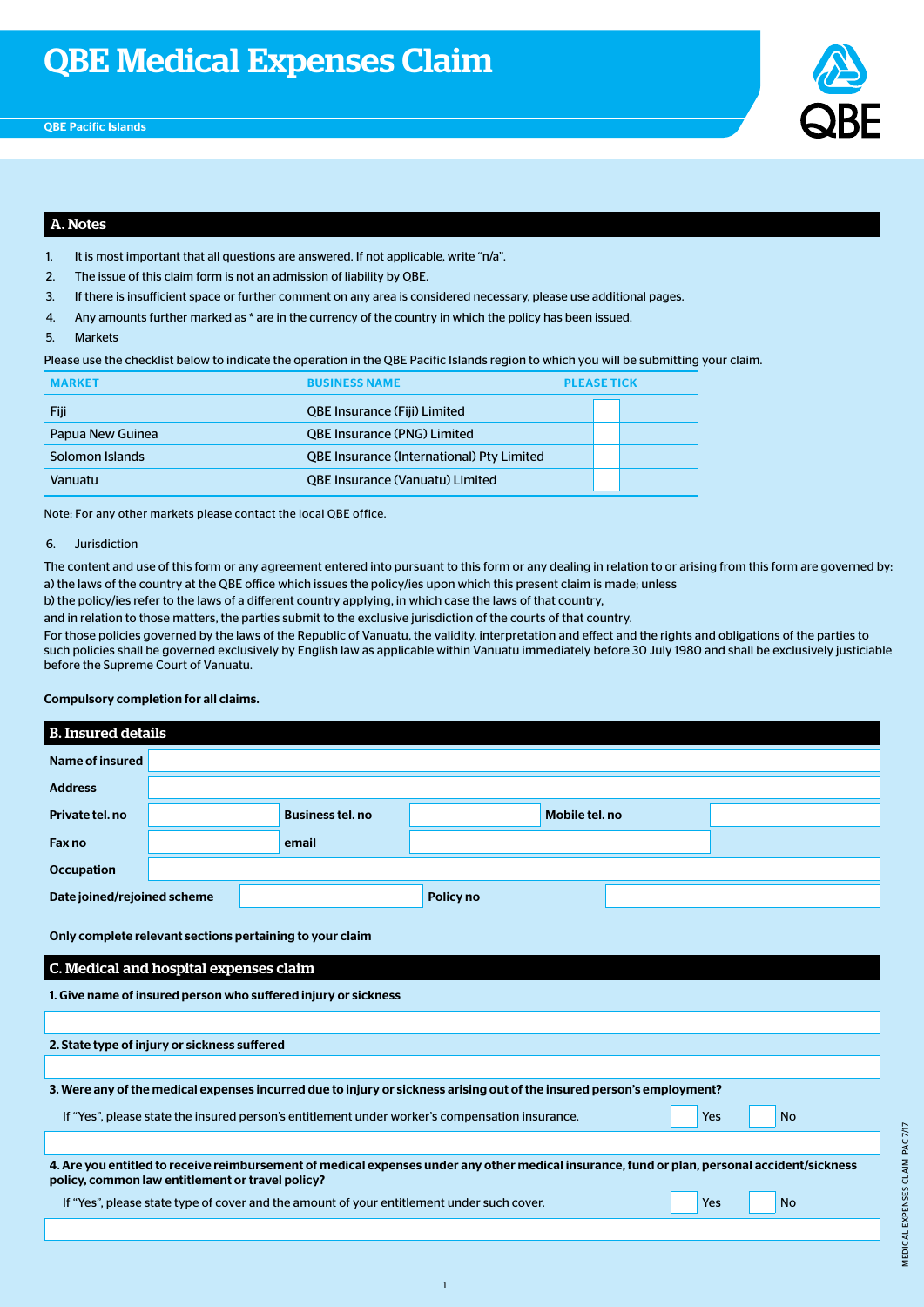#### 5. Has the insured person suffering injury or sickness ever suffered the same or similar condition in the past? Yes No

If "Yes", please give dates of medical consultation(s) or treatment(s).

6. Give name and address of insured person's usual doctor

7. Please attach the following original documents (where applicable) to support your claim. Please tick when attached.

Medical certificates and prescriptions

Receipts, accounts and invoices for medical consultations, treatments and prescription medicines

Refund advices from worker's compensation claim, personal accident/sickness claim or medical fund claim

#### D. Medical repatriation and emergency evacuation claim

1. Give name of insured person who suffered injury or sickness

2. State type of injury or sickness suffered

3. Ask the attending doctor to complete Section J - Medical repatriation certificate - at the end of this claim form.

4. Attach medical certificate from attending doctor overseas detailing:.

- a. date he/she attended the insured person;
- b. type of treatment or surgery performed on insured person;
- c. the period of confinement or convalescence.

5. Please attach the following original documents (where applicable) to support your claim. Please tick when attached.

Medical certificate requested in 3 and 4 above

Economy airline ticket and boarding passes

- Account or invoice for air ambulance or air charter
- Hospital accounts or receipts for services and confinement
- Accommodation receipts or accounts
- Ambulance account or receipt

#### E. Dental and optical expenses claim

1.Give name(s) of insured person(s) who have incurred optical and/or dental expenses

2. Give date(s) when the above insured person(s) last received a dental and/or vision examination

3. Please attach the following original documents (where applicable) to support your claim. Please tick when attached.

Dentist certificates and receipts verifying the type of dental work performed

Optometrists certificates and receipts verifying vision examinations and purchase of prescribed spectacles or contact lenses

#### F. Funeral claim (not applicable in Fiji)

1. Give name(s) of deceased insured person

2. Please attach the following original documents (where applicable) to support your claim. Please tick when attached.

Death certificate of insured person

Post mortem certificate and / or coroner's report

Invoice or receipt from funeral directors itemising costs

Invoice or receipt for transportation of mortal remains

Warrant to bury

Burial or cremation invoices or receipts

#### G. Medical authorisation

I hereby authorise any hospital, physician or other person who has attended me and/or my spouse and/or my dependents to furnish QBE or its representatives with any information regarding any injury or sickness or medical history which the company may request in connection with any claim for medical expenses. I agree that a photostat copy of this authorisation shall be considered as effective and valid as the original.

2

Signature of claimant

MEDICAL EXPENSES CLAIM PAC 7/17 MEDICAL EXPENSES CLAIM PAC 7/17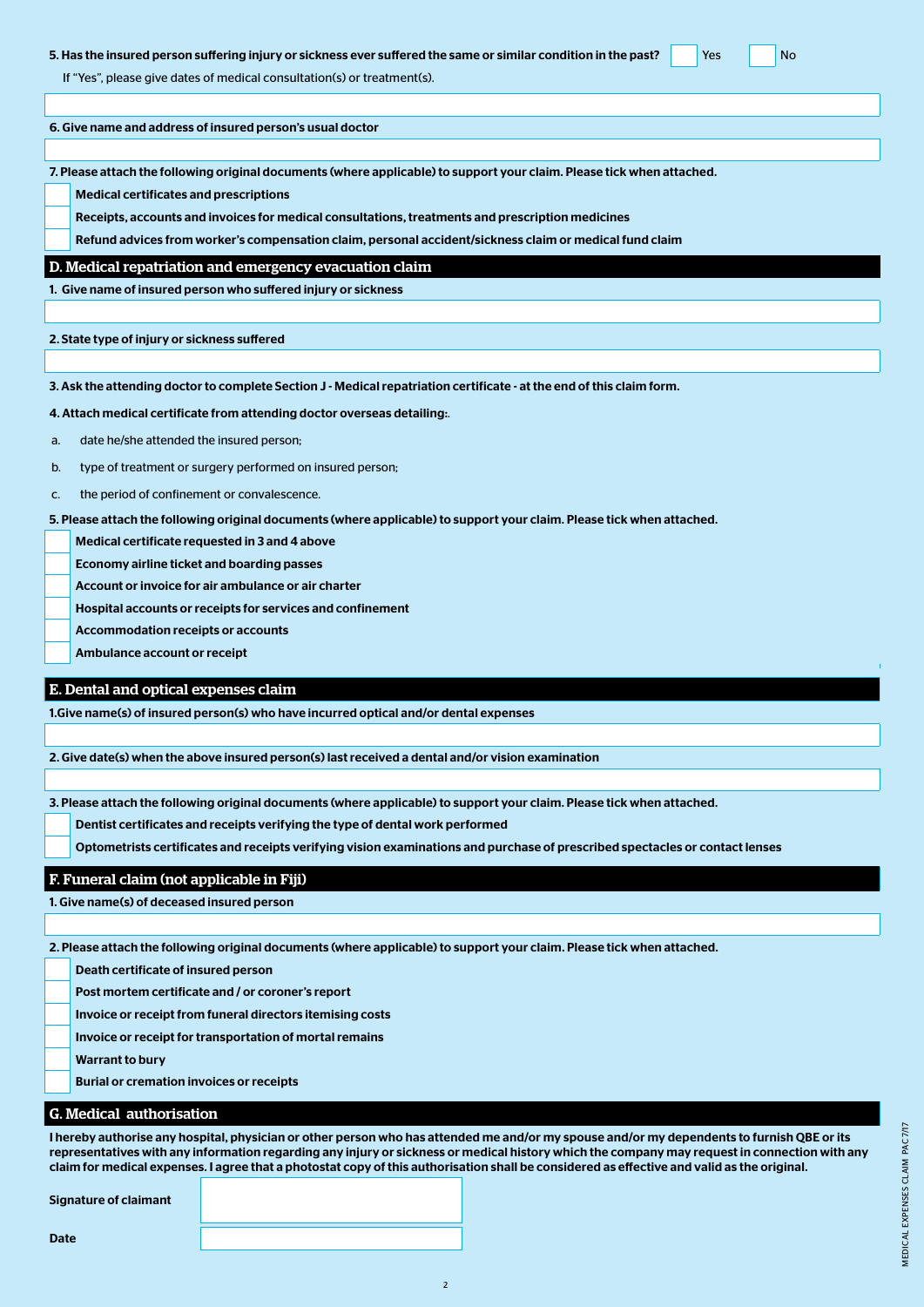| H. Schedule                   |                                                              |                                                       |                                                 |                                                      |                          |
|-------------------------------|--------------------------------------------------------------|-------------------------------------------------------|-------------------------------------------------|------------------------------------------------------|--------------------------|
| <b>Name of insured person</b> | Name of hospital, clinic,<br>dentist, doctor, hotel,<br>etc. | <b>Have</b><br><b>accounts</b><br>been paid<br>Yes/No | <b>Type of injury/ sickness</b><br>or treatment | <b>Date of treatment or</b><br>period of confinement | <b>Amount incurred *</b> |
|                               |                                                              |                                                       |                                                 |                                                      |                          |
|                               |                                                              |                                                       |                                                 |                                                      |                          |
|                               |                                                              |                                                       |                                                 |                                                      |                          |
|                               |                                                              |                                                       |                                                 |                                                      |                          |
|                               |                                                              |                                                       |                                                 |                                                      |                          |
|                               |                                                              |                                                       |                                                 |                                                      |                          |
|                               |                                                              |                                                       |                                                 |                                                      |                          |
|                               |                                                              |                                                       |                                                 |                                                      |                          |
|                               |                                                              |                                                       |                                                 |                                                      |                          |
|                               |                                                              |                                                       |                                                 |                                                      |                          |
|                               |                                                              |                                                       |                                                 |                                                      |                          |
|                               |                                                              |                                                       |                                                 |                                                      |                          |
|                               |                                                              |                                                       |                                                 |                                                      |                          |
|                               |                                                              |                                                       |                                                 |                                                      |                          |
|                               |                                                              |                                                       |                                                 |                                                      |                          |
|                               |                                                              |                                                       |                                                 |                                                      |                          |
|                               |                                                              |                                                       |                                                 |                                                      |                          |
|                               |                                                              |                                                       |                                                 |                                                      |                          |
|                               |                                                              |                                                       |                                                 |                                                      |                          |
|                               |                                                              |                                                       |                                                 |                                                      |                          |
|                               |                                                              |                                                       |                                                 |                                                      |                          |
|                               |                                                              |                                                       | Less expenses not covered (office use only)     |                                                      |                          |
|                               |                                                              |                                                       | <b>Less amount of deductible</b>                |                                                      |                          |
| Reimbursement                 |                                                              |                                                       |                                                 |                                                      |                          |

### Complusory completion for all claims

### I. Signature and declaration

I/we declare that:

- 1. The information and answers given above are correct to the best of my/our knowledge and belief.
- 2. I/we understand the claim may be refused or reduced if information is withheld.
- 3. I/we hauthorise QBE to disclose information contained herein to QBE's advisors, reinsurers and to other insurers. I/we authorise QBE to obtain from any other party information that is, in QBE's view relevant to this claim.

#### Signature of insured

Date

## **QBE Insurance (Fiji) Limited**

# Suva Tel: + 679 331 5455 Fax: + 679 330 0285 email: info.fiji@qbe.com qbepacific.com

# **Fiji Papua New Guinea Solomon Islands Vanuatu**

### **QBE Insurance (PNG) Limited**

QBE Centre, 33 Victoria Parade QBE Building, Musgrave Street Panatina Plaza, Prince Philip Port Moresby Tel: +675 321 2144 Fax: +675 321 4756 Email: info.png@qbe.com qbepacific.com

## **QBE Insurance (International) Pty Limited**

Highway, Honiara Tel: + 677 388 84 Fax: + 677 388 87 Email: info.sol@qbe.com qbepacific.com

## **QBE Insurance (Vanuatu) Limited**

Level 2, Office 2a - 2c / 2g Tana Russet Complex, Port Vila Tel: + 678 353 00 Fax: + 678 355 10 Email: info.van@qbe.com qbepacific.com